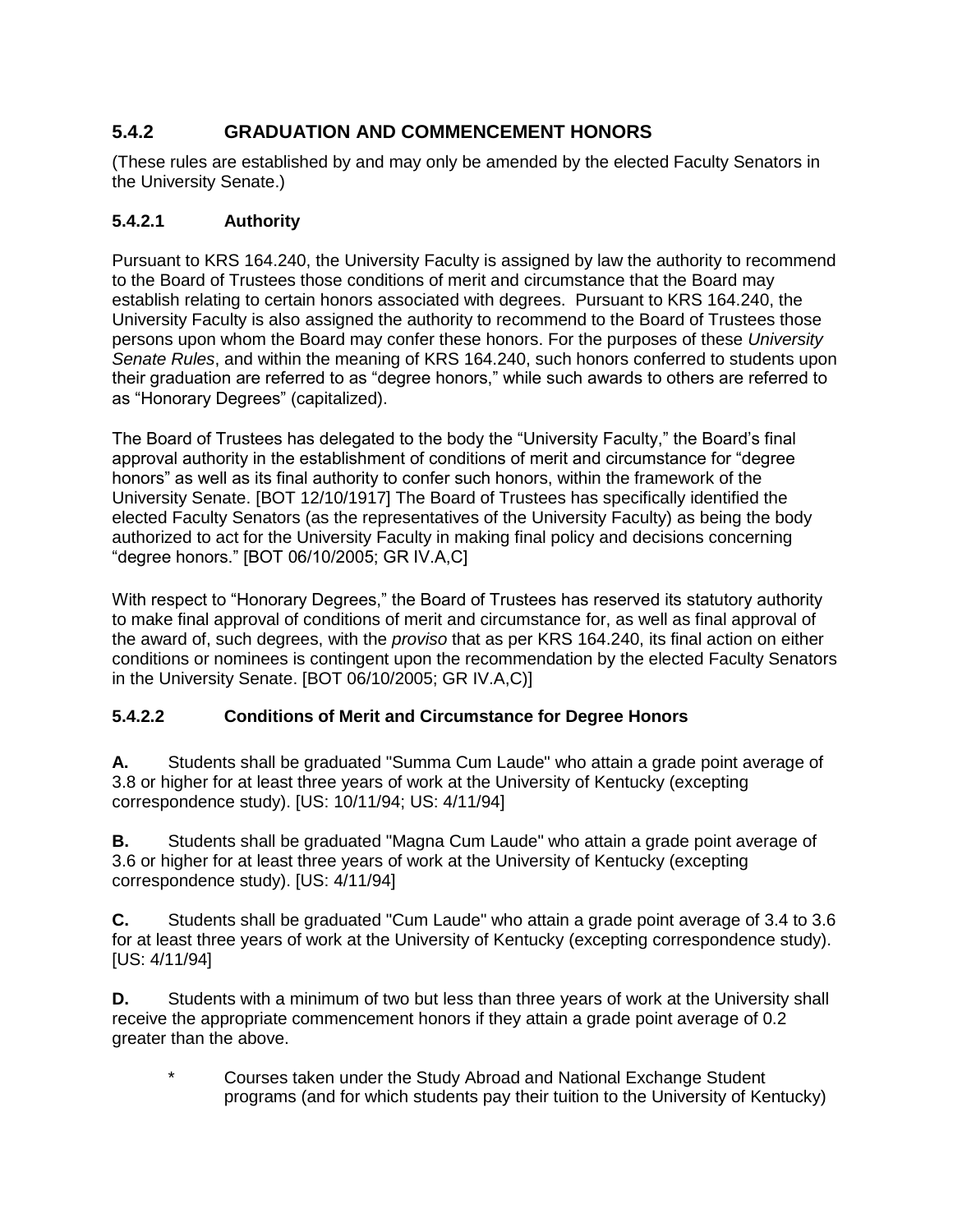are considered as courses taken at UK for purposes of both Rule 5.4.1's residency requirement and for graduates to be conferred commencement honors at the time of award of their degrees under sections A-D of Rule 5.4.2.2. [SREC: 2/14/01; SREC: 5/31/05]

**E.** The degree with honors from a professional college shall be based solely upon work done in the professional college.

**F.** The bachelor's degree with honors in a student's major or a degree with honors from a professional college will be conferred upon a student whom the faculty or the student's department, or college in the case of a professional college, and the dean of the student's college recommend receive the degree. A student may be required to complete work in addition to that required for the bachelor's or professional degree to receive a degree with honors. [US: 12/13/82]

**G.** All students in the Honors Program of the University who do not have a grade point standing of 3.5 or better but are in the top ten percent (10%) of their college's class are eligible to graduate in the Honors Program if they satisfy the other requirements and have approval of the Honors Program Director.

- A student who has invoked the academic bankruptcy rule (SR 5.3.1.5) during his/her University career shall be considered, for the purposes of commencement honors, as having attended the University only for those hours earned subsequent to readmission. [SREC: 6/21/83]
- \* A student need not be enrolled full-time to fulfill the years of work necessary to receive commencement honors. Two years of work means 60 credit hours; three years means 90 credits. [SREC: 5/8/85]
- \* The SREC interpreted that under this rule, it is the cumulative GPA that is used to test for qualification for graduation honors, and that the minimum number of hours that must be included in that GPA calculation is 90 hours, and that the student does not have to be a full-time student to be eligible for qualifying for graduation honors. [SREC: 2/24/06]

## **5.4.2.3 Conditions of Circumstance for Honorary Degrees**

## **A. Role of the University Joint Committee on Honorary Degrees (UJCHD)**

The elected Faculty Senators in the University Senate here opt to incorporate by reference the composition and charge to the University Joint Committee on Honorary Degrees as described in AR 11:4. Using the conditions of merit for Honorary Degrees specified SR 5.4.2.4 below, the UJCHD develops recommendations on nominees for Honorary Degrees. The UJCHD submits its recommendations to the elected faculty senators in the University Senate.

The UJCHD may submit to the elected Faculty Senators, through the elected Faculty representatives to the Senate Council, policy recommendations concerning conditions of merit and circumstance for the award of Honorary Degrees.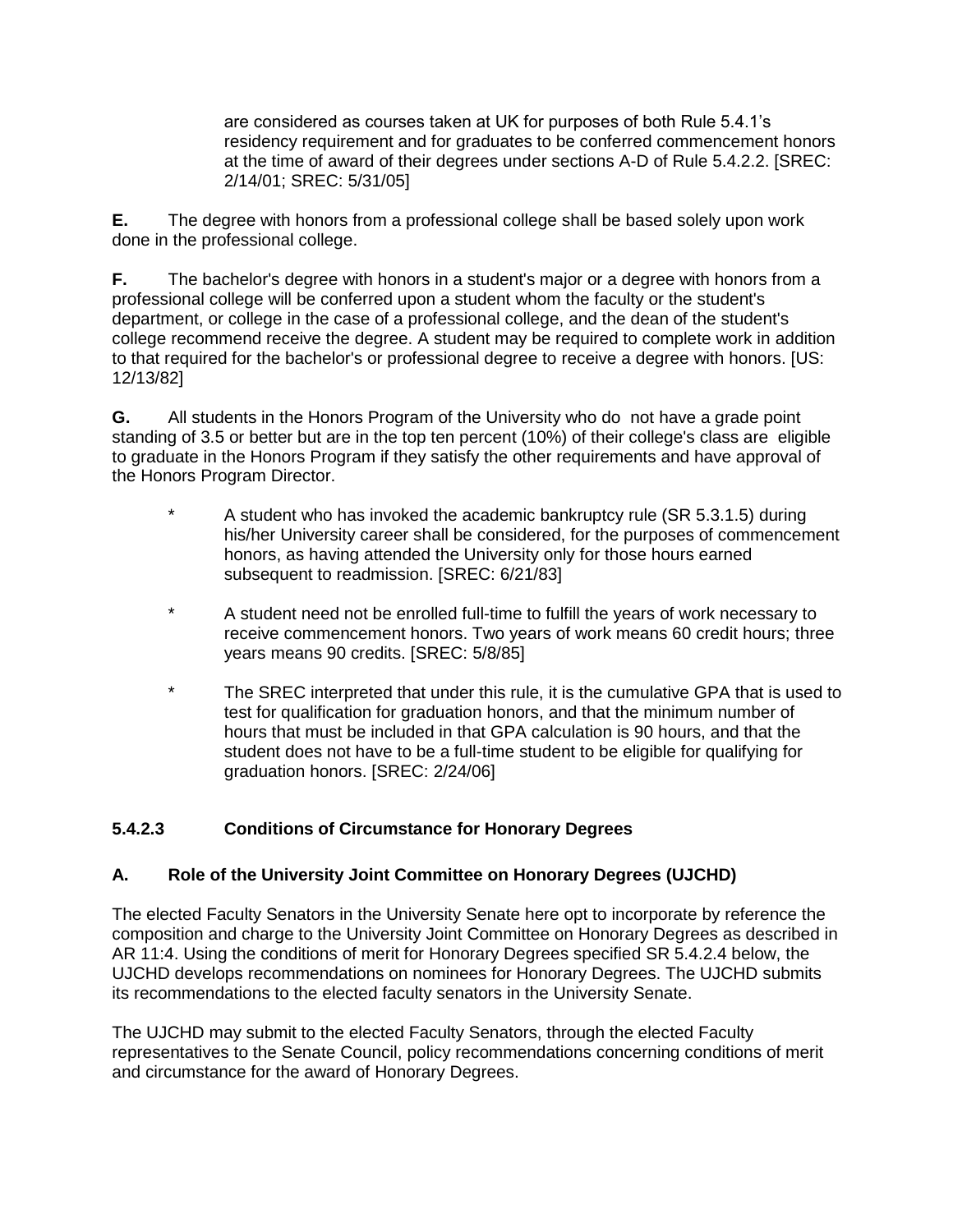The prerogative of the elected Faculty Senators to "opt" to utilize the charge to and composition of the University Joint Committee on Honorary Degrees described in the cited Administrative Regulation connotes that changes in the charge or composition specified in the regulation are made only with the concurrence of the elected Faculty Senators. [SREC: 8/09]

## **B. Role of the Elected Faculty Senators in the University Senate**

**1.** Within the framework of a University Senate meeting, and prior to consideration of any specific nominations, the elected Faculty Senators may exercise its option to decide that no nominees for honorary degrees will be recommended to the Board of Trustees that academic year.

**2.** If the elected Faculty Senators do not opt for the above outcome (SR 5.4.2.3.B.1), then the elected Faculty Senators shall consider the UJCHD recommendations concerning:

- **(a)** the qualifications of the submitted nominees;
- **(b)** the appropriateness of the recommended honorary degree title for each;

**(c)** the alternative occasion on which the degree is recommended to be conferred (if not at either the December or May Commencement); and

**(d)** any other recommendations of the committee for departure from the conditions of circumstance specified herein.

**3.** The respective recommendation for each nominee shall be considered and voted on individually by the elected Faculty Senators. The elected Faculty Senators may in addition approve, or may modify, the recommendation on the degree title or other circumstance of award of the degree. Those nominees, degree titles, and circumstances of award that are approved by the elected Faculty Senators shall be forwarded through the Chair of the Senate (the President) to the Board of Trustees for final action. Prior to the vote by the elected faculty Senators, the Chair of the Senate (or that Chair's designee), may address the University Senate as to the qualifications of a particular nominee or as to exceptions to the conditions of circumstance.

**4.** Under extraordinary circumstances, and with written justification to the Board of Trustees through the Chair of the Senate, the elected faculty representatives in the University Senate may through a deliberative process commensurate to the circumstance recommend for an honorary degree a person not among the nominees recommended by UJCHD. This option is not dependent upon the exercise of SR 5.4.2.3.B.2, above.

## **C. Circumstances for Award of Honorary Degrees**

**1.** The number of honorary degrees awarded during any academic year shall be limited to five, with no more than four at any single Commencement. [US: 2/14/11]

**2.** The honoree must be present to receive the honorary degree.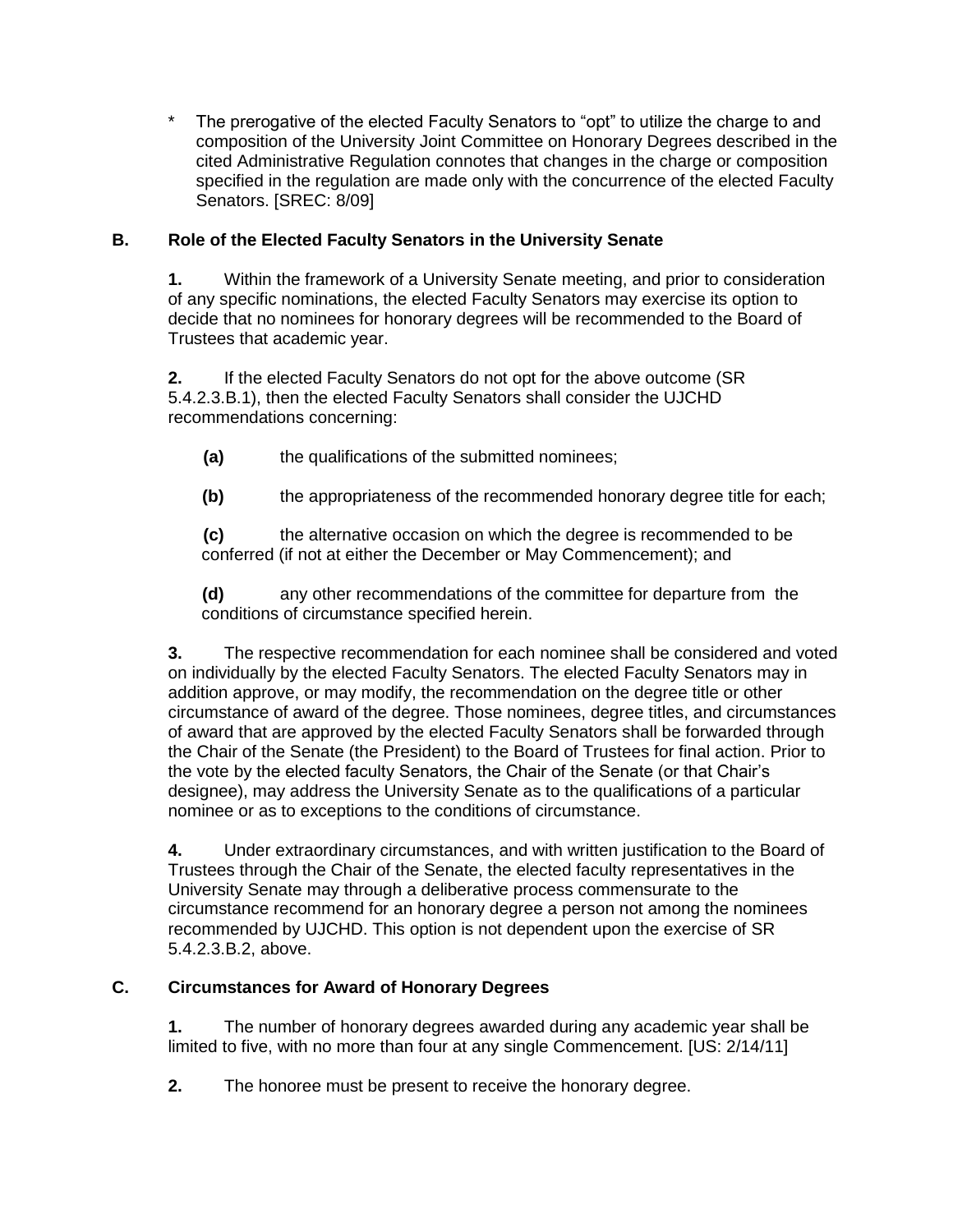**3.** The honorary degree shall be conferred at either the December or May regular university commencement ceremony, unless otherwise approved by the elected Faculty Senators pursuant to SR 5.4.2.3.B.2.(c). [US: 2/14/11]

#### **D. Titles of Honorary Degrees**

The titles approved by the elected Faculty Senators for Honorary Degrees are**:**

Honorary Doctor of Arts Honorary Doctor of Laws Honorary Doctor of Science Honorary Doctor of Engineering Honorary Doctor of Humanities Honorary Doctor of Letters

#### **5.4.2.4 Conditions of Merit for Honorary Degrees**

#### **A. Principles**

In awarding Honorary Degrees, the University accomplishes several purposes: It pays tribute to those whose life and work exemplify professional, intellectual, or artistic achievement. It recognizes and appreciates those who have made significant contributions to society, the state, and the University. It highlights the diverse ways in which such contributions can be made. And it sends a message that principles, values, and contributions are important. Well-chosen honorees affirm and dignify the University's own achievements and priorities.

Honorary degrees may be conferred upon those who have achieved distinction through outstanding intellectual or creative achievements, or through outstanding leadership in education, business, public service or other appropriate sectors of society.

#### **B. Conditions**

**1.** The honorary degree shall be awarded to recognize only exceptional accomplishments as outlined in the above principles. The nominee's special achievement or contribution to society shall be the fundamental consideration and shall be evaluated without regard to the nominee's attainment of influential position or financial status.

**2.** The nominee shall have gained distinction worthy of recognition extending well beyond his/her own field of endeavor and geographical area of activity.

**3.** Although it is recognized that it is desirable for the nominee to have a tie to the University of Kentucky or the Commonwealth of Kentucky, such a connection shall not be a requirement.

**4.** As long as the nominee clearly meets the criteria, his/her selection shall not be affected by the number of previous similar honors received.

**5.** Former faculty and staff of the University of Kentucky shall meet the same criteria as other nominees; current faculty and staff are not eligible.